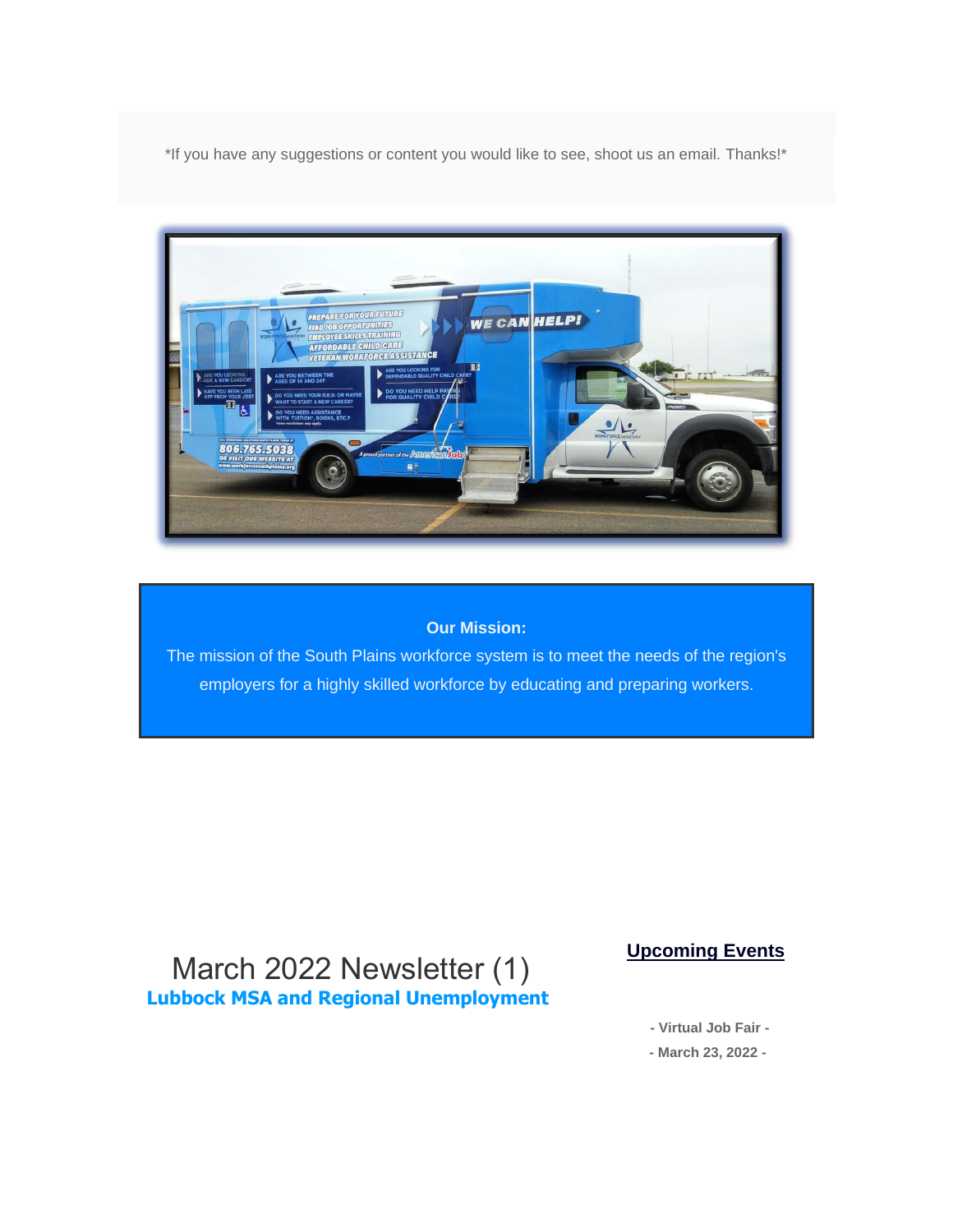Lubbock's MSA unadjusted unemployment rate for January 2022 is 3.7%, an increase of 0.4% from December's adjusted rate of 3.3%. Amarillo and Austin-Round Rock recorded the lowest, not seasonally adjusted, unemployment rate at 3.3%, followed by College Station-Bryan and Lubbock's MSA's at 3.7%, then Abilene at 3.9%.

\*Employment estimates released by TWC are produced in cooperation with the U.S. Department of Labor's Bureau of Labor Statistics. All estimates are subject to revision. To access this and more employment data, visit [T](https://spworkforce.us12.list-manage.com/track/click?u=385d6e09e627cad3fffc9d93f&id=f76809e1de&e=516b2a2ead)[exasLMI.com](https://spworkforce.us12.list-manage.com/track/click?u=385d6e09e627cad3fffc9d93f&id=e8bba3fdde&e=516b2a2ead)[.](https://spworkforce.us12.list-manage.com/track/click?u=385d6e09e627cad3fffc9d93f&id=1f86ecfe0c&e=516b2a2ead)

**The TWC Lubbock MSA and South Plains WDA Economic Profiles provide a breakdown of employment by industry. Click on the images to the right to access the profiles.**

**- 9am - 3pm - Hosted by - Workforce Solutions - - South Plains -**

**- In-Person Job Fair - - April 13, 2022 - 10am - 2pm - Lubbock Memorial Civic Center - - 1501 Mac Davis Lane -**

**- Virtual Job Fair - - April 27, 2022 - - 9am - 3pm - Hosted by - Workforce Solutions - - South Plains -**

**(Image located on page 3)**



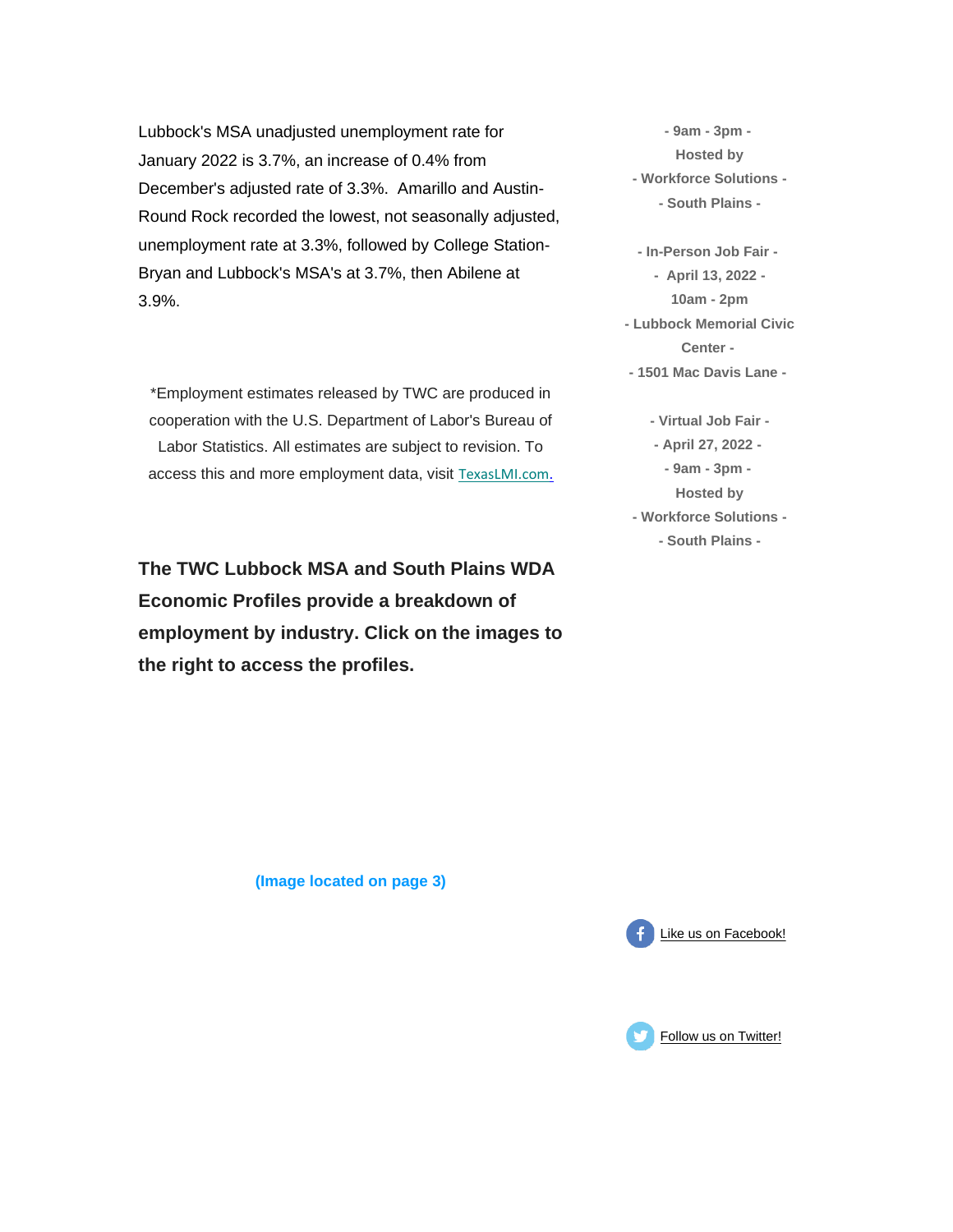#### **CURRENT EMPLOYMENT STATISTICS**

Metro Areas (Seasonally Adjusted)

| <b>Metro Areas</b>               | Apr<br>2017 | Monthly<br>Change | Annual<br>Change | Annual %<br>Change |  |
|----------------------------------|-------------|-------------------|------------------|--------------------|--|
| <b>Abilene MSA</b>               | 68,100      | 100               | 700              | 1.0                |  |
| Amarillo MSA                     | 121,300     | $-1,100$          | 1.200            | 1.0                |  |
| <b>Austin-Round Rock MSA</b>     | 1,021,900   | $-400$            | 29,300           | 3.0                |  |
| <b>Beaumont-Port Arthur MSA</b>  | 164,000     | 900               | $-800$           | $-0.5$             |  |
| Brownsville-Harlingen MSA        | 143,000     | 100               | 2,700            | 1.9                |  |
| <b>College Station-Bryan MSA</b> | 115,900     | $-400$            | 2,500            | 2.2                |  |
| Corpus Christi MSA               | 192,400     | $-100$            | 1,400            | 0.7                |  |
| Dallas-FW-Arlington MSA          | 3,582,400   | $-18,000$         | 99,600           | 2.9                |  |
| Dallas-Plano-Irving MD           | 2,555,000   | $-15,600$         | 76,600           | 3.1                |  |
| Fort Worth-Arlington MD          | 1,027,800   | $-3,200$          | 22,600           | 2.2                |  |
| El Paso MSA                      | 317,000     | 400               | 9,200            | 3.0                |  |
| <b>Houston MSA</b>               | 3,044,300   | 13,700            | 44,000           | 1.5                |  |
| Killeen-Temple MSA               | 146,600     | 500               | 3,600            | 2.5                |  |
| Laredo MSA                       | 104,000     | 100               | 2,300            | 2.3                |  |
| <b>Longview MSA</b>              | 96,700      | 300               | $-600$           | $-0.6$             |  |
| Lubbock MSA                      | 146,300     | $-1,000$          | 800              | 0.5                |  |
| <b>McAllen MSA</b>               | 256,700     | 600               | 4,900            | 1.9                |  |
| <b>Midland MSA</b>               | 87,800      | $-100$            | 100              | 0.1                |  |
| Odessa MSA                       | 69,800      | 100               | $-200$           | $-0.3$             |  |
| San Angelo MSA                   | 48,600      | 400               | $-500$           | $-1.0$             |  |
| San Antonio MSA                  | 1,035,600   | 3,800             | 24,800           | 2.5                |  |
| Sherman-Denison MSA              | 47,000      | 100               | 1,000            | 2.2                |  |
| Texarkana MSA                    | 60,200      | $-500$            | $-800$           | $-1.3$             |  |
| <b>Tyler MSA</b>                 | 106,200     | 400               | 2,300            | 2.2                |  |
| Victoria MSA                     | 42,000      | 200               | $-300$           | $-0.7$             |  |
| Waco MSA                         | 120,400     | 600               | 2,200            | 1.9                |  |
| Wichita Falls MSA                | 58,000      | 400               | $-100$           | $-0.2$             |  |

#### Highlights

- industry data sonally adjusted) venteen of 26 areas grew in April<br>r a combined increase of 22,700<br>os. Nineteen areas grew over the ar, while seven areas contracted.
- e Houston-The Woodlands-Sugar<br>nd MSA accounted for more than If of all area employment gains<br>er the month. The MSA increased annual growth rate to 1.5 percent.
- e San Angelo MSA grew fastest in is our Anglor Moos give masses in<br>the algebra of the second special experimental and the prince of the<br>plijusted industry data, Retail Trade and do the Services each added 200<br>bs over the month, while Govern-<br>ent was down
- Find Dalas-Plano-Irving MD led in<br>the Dallas-Plano-Irving MD led in<br>titual and percentage job growth<br>nnually. Professional and Business<br>privices led all major industries with<br>1,000 positions gained, followed by<br>eisure and
- he Beaumont-PA and the Texarka-<br>a MSAs lost the most jobs annually.<br>he loss of 2,100 jobs in Retail was imarily responsible for the con-<br>action in the Beaumont-PA MSA, nile employment losses in Texarka-<br>were spread across industries.





[Visit our Website!](https://spworkforce.us12.list-manage.com/track/click?u=385d6e09e627cad3fffc9d93f&id=ff89e8117f&e=516b2a2ead)

ĉ



**Click image to view full report:** Lubbock Metropolitan Statistical Area (MSA)

**(Image located on page 6)**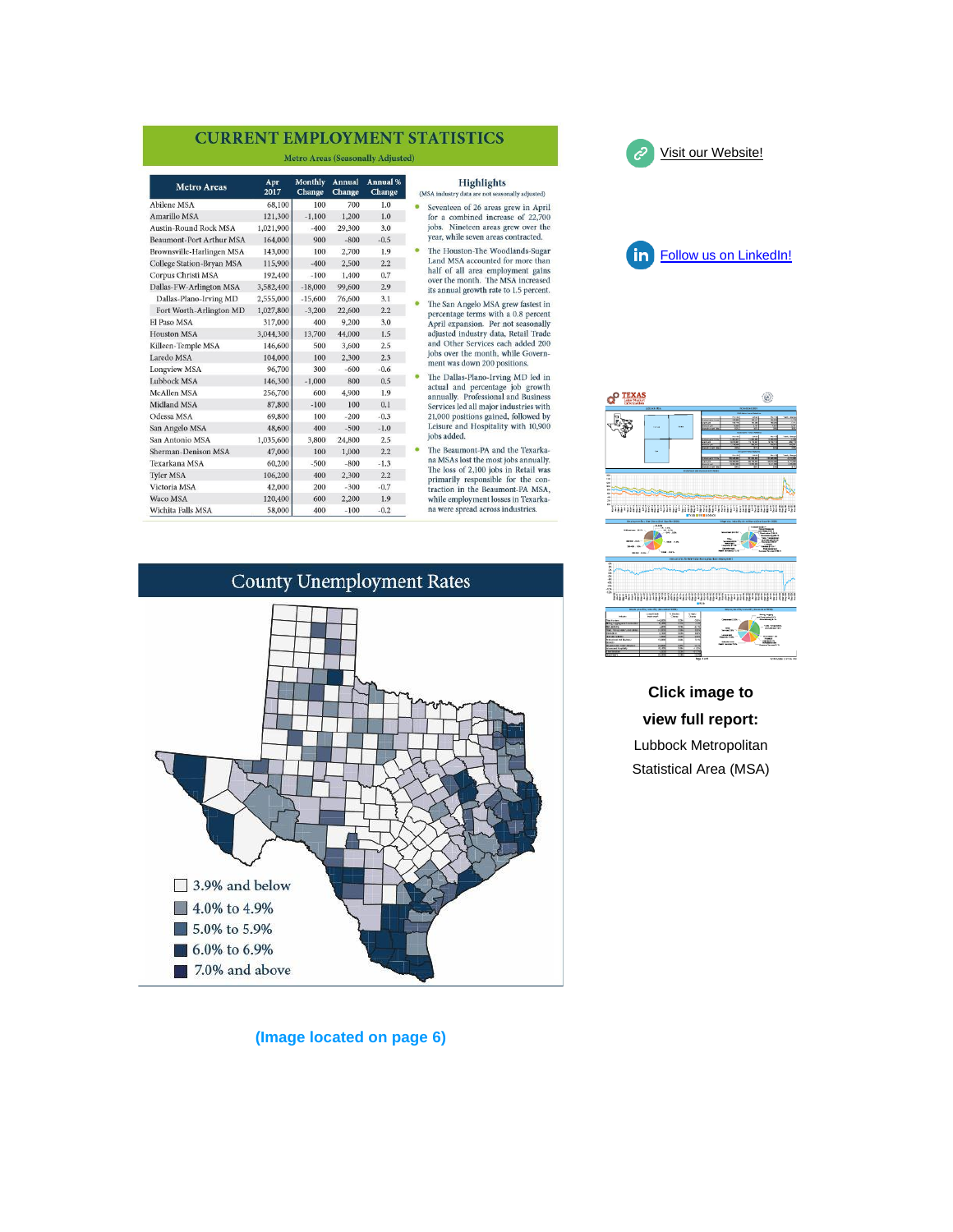

**Click image to view full report:** South Plains Regional Workforce Development Area (WDA)

| <b>ILERCES</b>        |                |              |                |            |        |                 |            |                                                                                                                  |      |                |            |              |                          |  |
|-----------------------|----------------|--------------|----------------|------------|--------|-----------------|------------|------------------------------------------------------------------------------------------------------------------|------|----------------|------------|--------------|--------------------------|--|
|                       |                |              | Amerikan 28    |            |        | Crivitar 23     |            |                                                                                                                  |      | Nonerhand F    |            |              |                          |  |
| <b>Arry</b>           |                |              |                |            |        |                 |            | des besitzte territoiren et ingenieuren ingeliche territoiren ingenieuren ingeliche Ausglaussen ingenieuren inge |      |                |            |              |                          |  |
| box.                  | <b>Kome</b>    | 14204-020    | 13,075,304     |            |        | LINES AGAINS OF | 13,143,834 | 49.56                                                                                                            |      | <b>CENSING</b> | 13,799,817 | 49.312       | M.                       |  |
| <b>About</b>          | have           | 14789        | <b>VSR POW</b> | 10,906     | ٠<br>× | 562.64          | T14 PHR    | 8.555                                                                                                            | 14   | 114, 174       | 193,749    | 4.UV         | he                       |  |
| <b>Grunt District</b> | hi Fa          | <b>DOM/K</b> | 185,335        | 13.808     | 69     | 306.051         | 12, 20     | 13,300                                                                                                           | 13   | 311, 292       | 205,000    | 5.912        | $^{24}$                  |  |
| <b>Builder</b>        | <b>Dorn</b>    | 1290         | 1.100          | 100        | 14     | 2.372           | 2,200      | yes)                                                                                                             | 4.9  | 2,419          | 2,713      | m.           | $\overline{\mathbf{u}}$  |  |
| Shaftran              | Kauris         | LON          | <b>ALC Y</b>   | sol.       | A/A    | <b>LEM</b>      | 1.36       | $\sim$                                                                                                           | 3.6  | List           | 1,499      | x4           | 3.                       |  |
| <b>Dreifer</b>        | Course         | 2407         | 3.300          | 14W        | 4.0    | 5.00            | 3.916      | <b>YM</b>                                                                                                        | ×.   | 749            | 2.829      | w            | 54                       |  |
| <b>Salara</b>         | Kears          | <b>CH</b>    | <b>MA</b>      |            | 45.38  | 663             | 93         | <b>a</b>                                                                                                         | 5.40 | <b>CO</b>      | CH.        | ×            | $\vee$                   |  |
| No.4                  | Keurs          | 7.440        | 1.354          | 56         | t/s    | $h$ 5/1         | 3.576      | XX                                                                                                               | 18   | 1,110          | 1,439      | $\mathbf{H}$ | 58                       |  |
| <b>Sario</b>          | Guina          | 2.11         | 1.40           | 10         | A.     | 22.84           | 2.30       | 10                                                                                                               | 6.6  | 3,155          | 7.330      | мł           | 26                       |  |
| <b>SAL</b>            | Kern           | 11,436       | 10,807         | m          | 25     | 11703           | 11,508     | ct4                                                                                                              | 14   | 11,916         | 11,437     | 21           | A3                       |  |
| <b>Salting</b>        | General        | 11.199       | 10.209         |            | mg xx  | 11145           | 14, 619    | <b>NH</b>                                                                                                        | 12   | 11,218         | 1119       | <b>KY</b>    | $^{12}$                  |  |
| <b>Kra</b>            | Kourn          | 156          | 86             | s          | 28     | 237             | 200        | ٠                                                                                                                | 13   | 2N             | 38         | ×            | D                        |  |
| <b>MA</b>             | <b>Country</b> | <b>STREE</b> | 4,500          | mo.        | 4.9    | 5,998           | a seri     | <b>Note</b>                                                                                                      | 4.9  | 1.116          | <b>UW</b>  | sa'd         | $\mathbf{A}$             |  |
| <b>About</b>          | Kaura          | 152726       | 147, 259       | 4,206      | $\leq$ | 153,243         | 16.30      | 1,615                                                                                                            | 14   | 155,256        | 155,181    | <b>CELL</b>  | $\overline{\mathcal{M}}$ |  |
| <b>Servi</b>          | <b>Kern</b>    | 3729         | 2.510          | <b>SHE</b> | 44     | 2721            | 2.853      | yw.                                                                                                              | ×.   | 2,216          | 2,671      | zd           | 28                       |  |
| <b>Ventory</b>        | Kearn          | AND          | $^{2}$         | zd.        | 3.9    | ACL             | $\sim$     | 24 <sup>1</sup>                                                                                                  | 4.9  | $^{12}$        | <b>CO</b>  | ×.           | $\lambda$                |  |
| <b>Texas</b>          | <b>Country</b> | 1320         | <b>A RD</b>    | ed.        | ××     | e se            | 4,500      | v.                                                                                                               | 11   | <b>CAN</b>     | A YW       | <b>TVI</b>   | 55                       |  |
| <b>NAMES</b>          | Kaura          | isi          | 3,550          |            | 920.8  | 2.96            | 1.93       | era1                                                                                                             | 16.6 | 3.640          | 3.526      | <b>UU</b>    | $\lambda$                |  |
| <b>About</b>          | kw.            | 11109        | \$14,500       | a mal a    | ٠      | 113,518         | TH MM      | a see l                                                                                                          | 1.4  | 136,576        | 193490     | a sual       | 16 <sup></sup>           |  |

**Click image to view full report:**  Lubbock LAUS County-by-County Unemployment Rates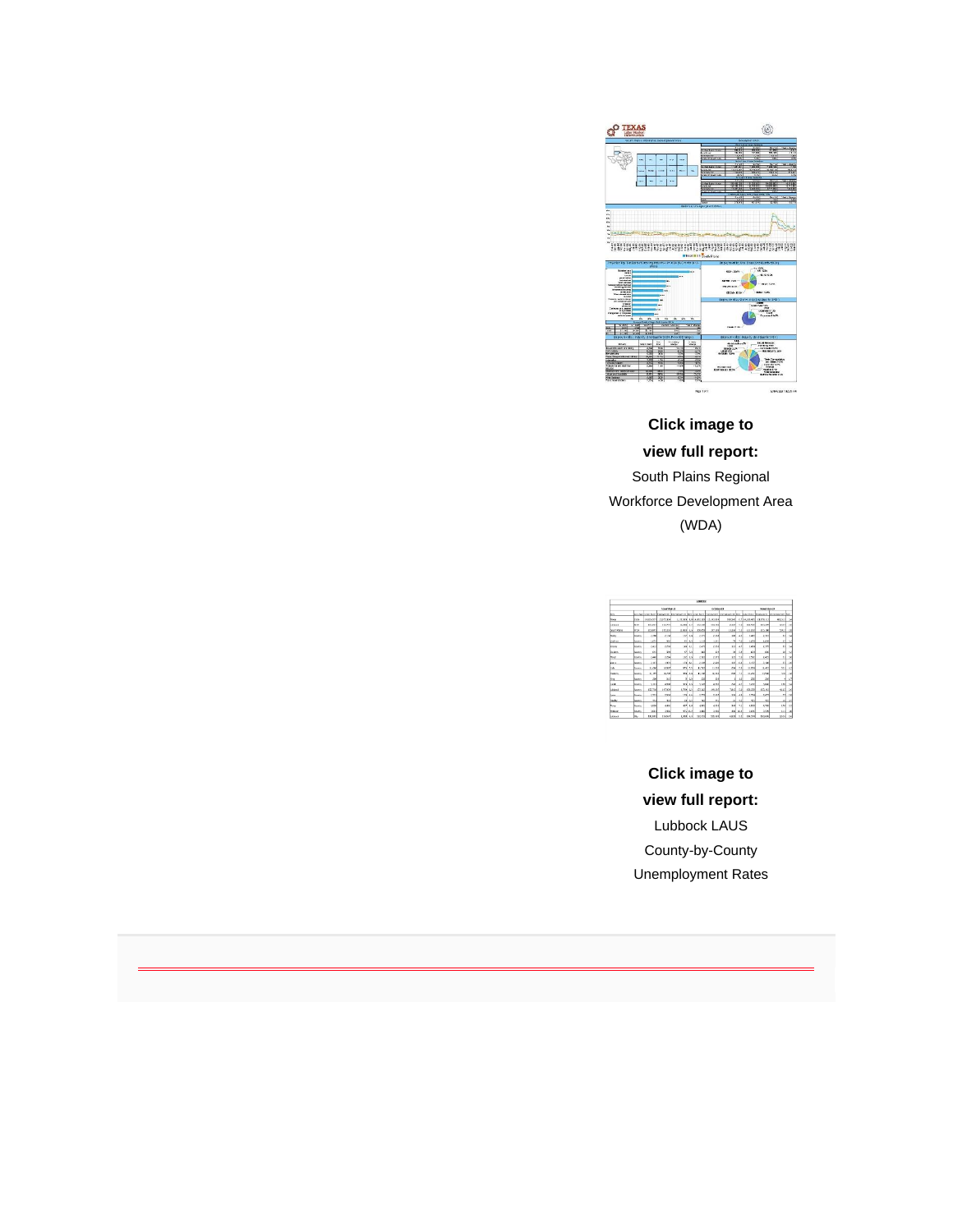# **What I Do When I Feel Like**  Giving Up written by [JAMES CLEAR](https://spworkforce.us12.list-manage.com/track/click?u=385d6e09e627cad3fffc9d93f&id=446d079fce&e=516b2a2ead), [GRIT](https://spworkforce.us12.list-manage.com/track/click?u=385d6e09e627cad3fffc9d93f&id=45e06721c0&e=516b2a2ead) LIFE

[LESSONS](https://spworkforce.us12.list-manage.com/track/click?u=385d6e09e627cad3fffc9d93f&id=052de6ada5&e=516b2a2ead) [MOTIVATION](https://spworkforce.us12.list-manage.com/track/click?u=385d6e09e627cad3fffc9d93f&id=9ef507eb5f&e=516b2a2ead) [WILLPOWER](https://spworkforce.us12.list-manage.com/track/click?u=385d6e09e627cad3fffc9d93f&id=652bbcef74&e=516b2a2ead)

I am struggling today. If you've ever struggled to be consistent with something you care about, maybe my struggle will resonate with you too.

It has been 939 days since November 12, 2012. That's the date when I first published an article on JamesClear.com and it's almost 2 years and 7 months ago. During these 939 mostly glorious, sometimes frustrating days, I have written a new post every Monday and Thursday. Week after week. Month after month. Year after year.

# **Today, I Feel Like Giving Up**

But today? Well, today I am struggling. Today, I don't feel like writing. Today, I don't feel like sticking to the routine. Today, I don't feel like I have any great ideas and I don't feel like I have enough time to make the good ideas great. Today, I feel like giving up.

Research from the University of Pennsylvania has shown that [grit](https://spworkforce.us12.list-manage.com/track/click?u=385d6e09e627cad3fffc9d93f&id=fd318a519d&e=516b2a2ead)  [is the characteristic linked most closely to success](https://spworkforce.us12.list-manage.com/track/click?u=385d6e09e627cad3fffc9d93f&id=fd318a519d&e=516b2a2ead). I could use some grit today.

Here's what I try to remind myself of when I feel like giving up...

## **Your Mind is a Suggestion Engine**

Consider every thought you have as a suggestion, not an order. Right now, my mind is suggesting that I feel tired. It is suggesting that I give up. It is suggesting that I take an easier path.

If I pause for a moment, however, I can discover new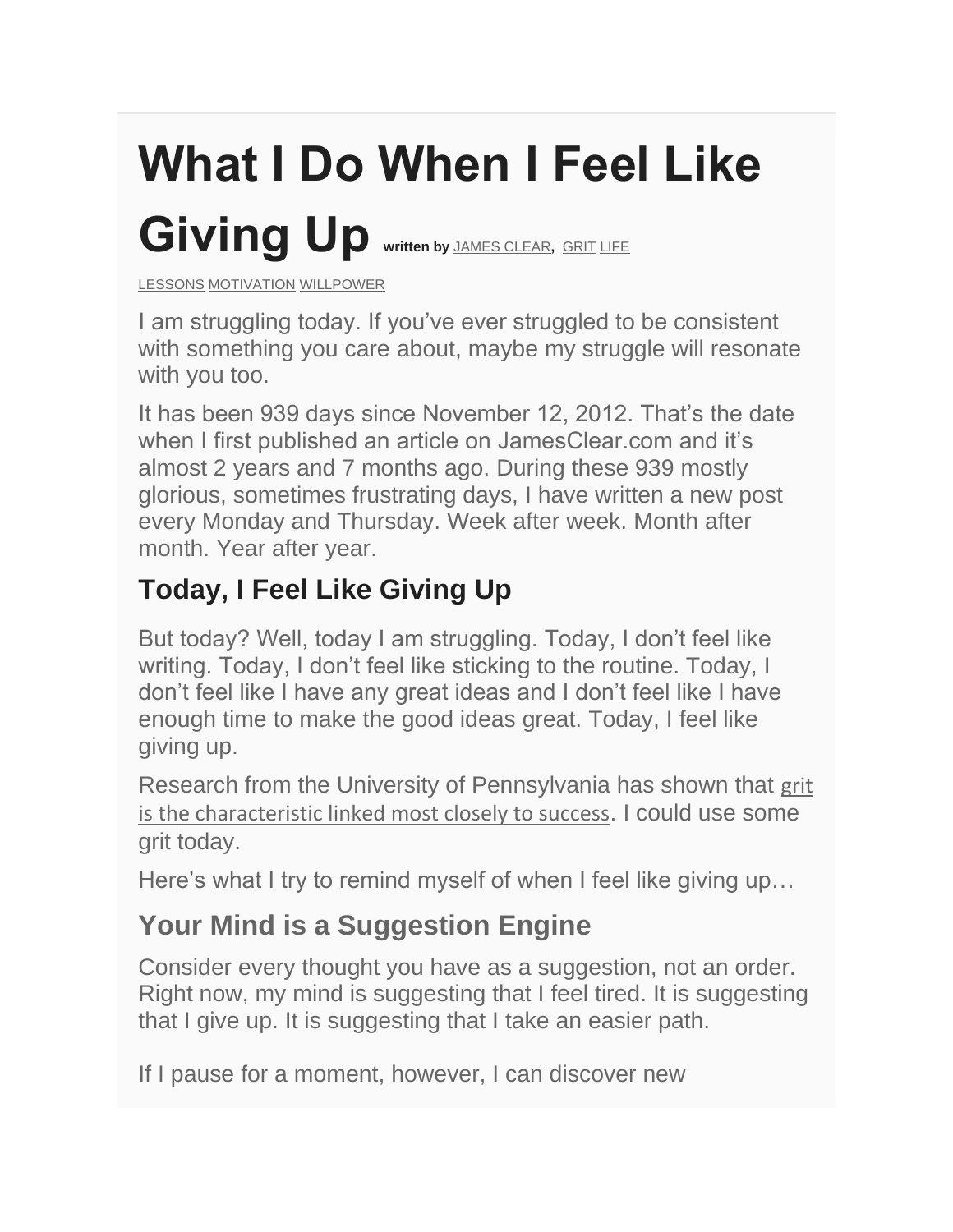suggestions. My mind is also suggesting that I will feel very good about accomplishing this work once it is done. It is suggesting that I will respect [the identity I am building](https://spworkforce.us12.list-manage.com/track/click?u=385d6e09e627cad3fffc9d93f&id=27bbc301c5&e=516b2a2ead) when I stick to the schedule. It is suggesting that I have the ability to finish this task, even when I don't feel like it.

Remember, none of these suggestions are orders. They are merely options. I have the power to choose which option I follow.<sup>1</sup>

#### **Discomfort Is Temporary**

Relative to the time in your normal day or week, nearly any habit you perform is over quickly. Your workout will be finished in an hour or two. Your report will be typed to completion by tomorrow morning. This article will be finished in just a moment.

Life is easier now than it has ever been. 300 years ago, if you didn't kill your own food and build your own house, you would die. Today, we whine about forgetting our iPhone charger.

Maintain perspective. Your life is good and your discomfort is temporary. Step into this moment of discomfort and let it strengthen you.

### **You Will Never Regret Good Work Once It is Done**

Theodore Roosevelt famously said, "Far and away the best prize that life has to offer is the chance to work hard at work worth doing." So often it seems that we want to work easily at work worth doing. We want our work to be helpful and respected, but we do not want to struggle through our work. We want our stomachs to be flat and our arms to be strong, but we do not want to grind through another workout. We want the final result, but not the failed attempts that precede it. We want the gold, but not the grind.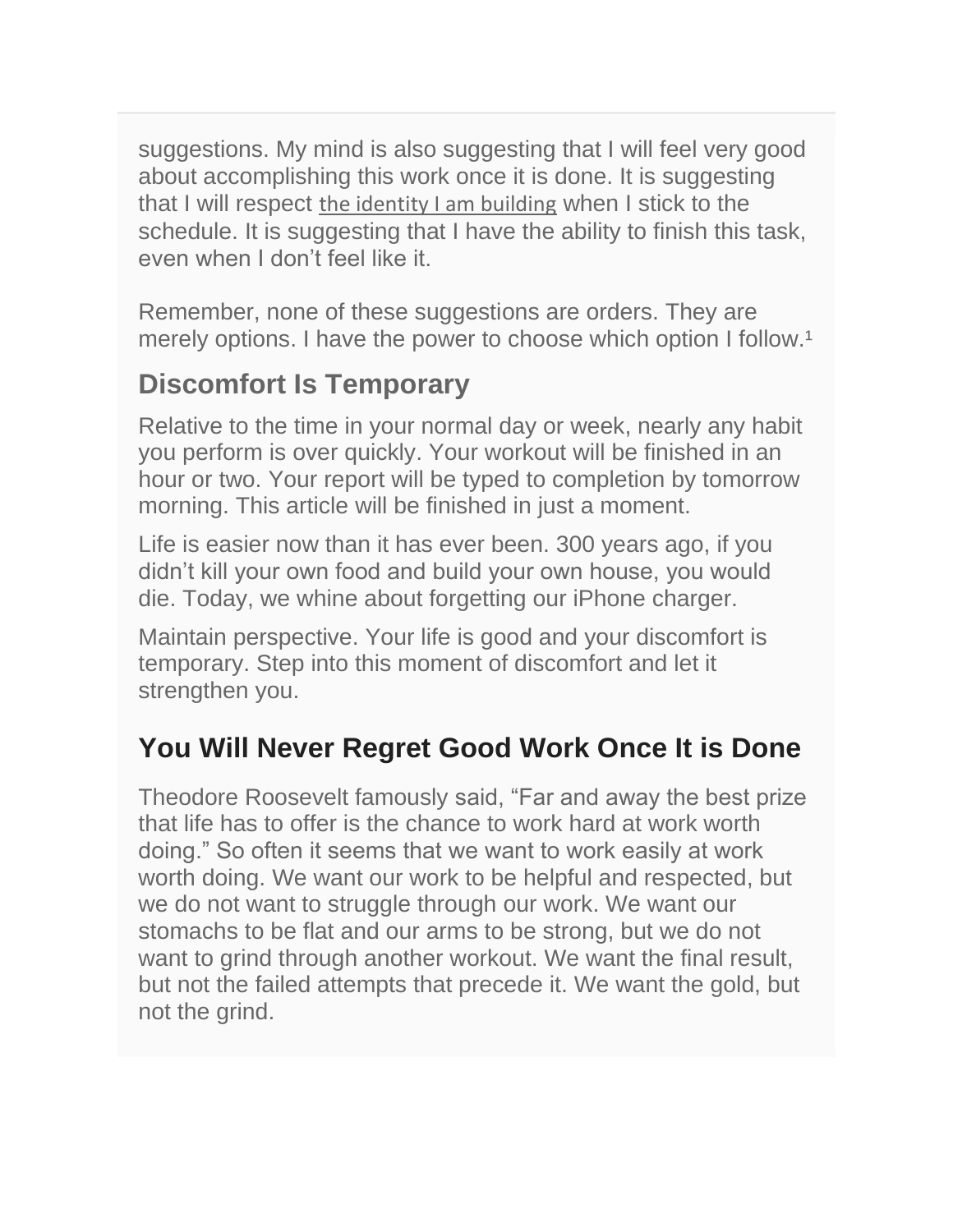Anyone can want a gold medal. Few people want to train like an Olympian.

And yet, despite our resistance to it, I have never found myself feeling worse after the hard work was done. There have been days when it was damn hard to start, but it was always worth finishing. Sometimes, the simple act of showing up and having the courage to do the work, even in an average manner, is a victory worth celebrating.

# **This Is Life**

Life is a constant balance between giving into the ease of distraction or overcoming the pain of discipline. It is not an exaggeration to say that our lives and our identities are defined in this delicate balance. What is life, if not the sum of a hundred thousand daily battles and tiny decisions to either gut it out or give it up?

This moment when you don't feel like doing the work? This is not a moment to be thrown away. This is not a dress rehearsal. This moment is your life as much as any other moment. Spend it in a way that will make you proud.

# **Let the World Decide**

So, what do I do when I feel like giving up? I show up.

Do I show up at my best? I doubt it. But my job isn't to judge how good or how bad I am.

[My job is to do the work and let the world decide](https://spworkforce.us12.list-manage.com/track/click?u=385d6e09e627cad3fffc9d93f&id=b481b3731f&e=516b2a2ead).

#### **FOOTNOTES**

1. Since my brain is currently mush, I can't remember where I originally heard the mind-as-suggestion-engine idea, but I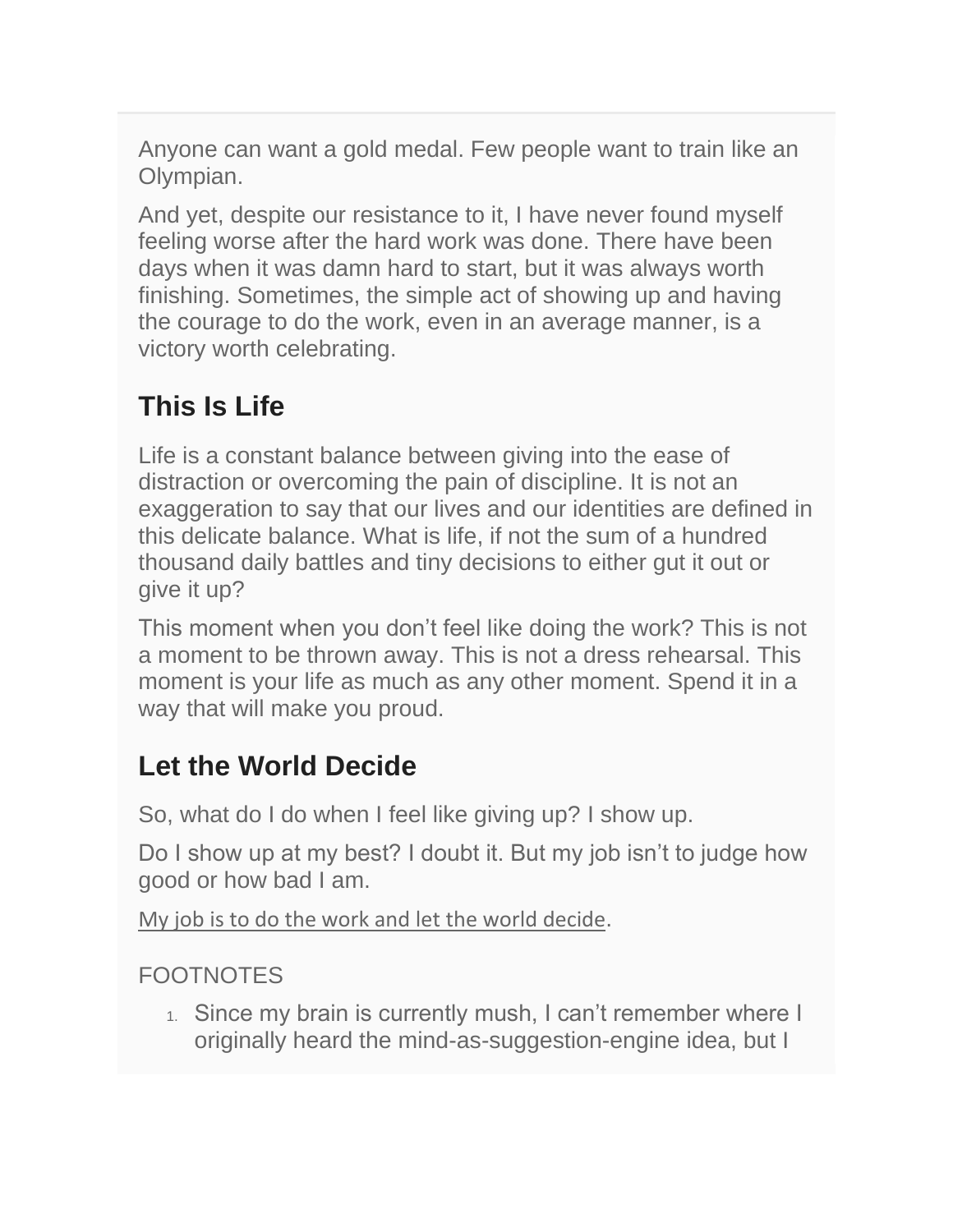can assure you it was someone smarter than I who came up with this idea.

#### **Texas Economy added 29,000 non-farm jobs over the Month.**

#### *State unemployment rate is 4.8 percent for January*

AUSTIN - In January 2022, Texas' unemployment rate was 4.8%, unchanged from a revised rate of 4.8 percent from December 2021.

[Read the full](https://spworkforce.us12.list-manage.com/track/click?u=385d6e09e627cad3fffc9d93f&id=67929c021d&e=516b2a2ead) [press release](https://spworkforce.us12.list-manage.com/track/click?u=385d6e09e627cad3fffc9d93f&id=43e755db82&e=516b2a2ead)[.](https://spworkforce.us12.list-manage.com/track/click?u=385d6e09e627cad3fffc9d93f&id=d4af48876d&e=516b2a2ead)

**Sources:**

**Texas Labor Market Review** 

[https://texaslmi.com/api/GetHomeLinks/TLMR](https://spworkforce.us12.list-manage.com/track/click?u=385d6e09e627cad3fffc9d93f&id=745049482f&e=516b2a2ead)

**A Proud Partner of the American Job Center Network**

*Copyright © 2017 Workforce Solutions South Plains, All rights reserved.* Workforce Solutions South Plains Community Stakeholder

> **Our mailing address is:** Workforce Solutions South Plains Board Administration 1500 Broadway, Ste. 800, Lubbock, TX 79401 (806) 744-1987 [www.workforcesouthplains.org](https://spworkforce.us12.list-manage.com/track/click?u=385d6e09e627cad3fffc9d93f&id=b4ce13814d&e=516b2a2ead)